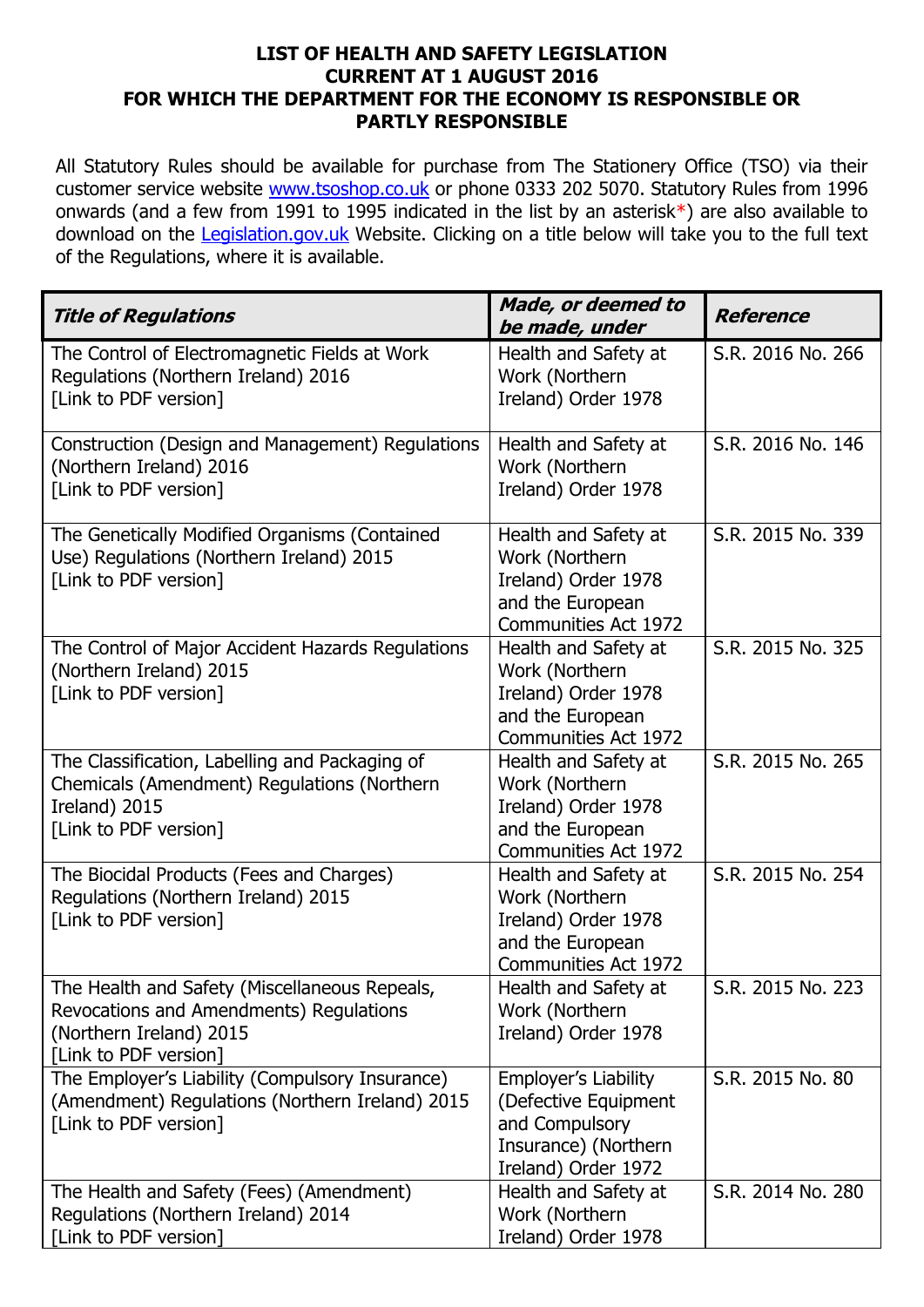| <b>Title of Regulations</b>                                                                                                                                                                          | Made, or deemed to<br>be made, under                                                                             | <b>Reference</b>   |
|------------------------------------------------------------------------------------------------------------------------------------------------------------------------------------------------------|------------------------------------------------------------------------------------------------------------------|--------------------|
| The Biocidal Products and Chemicals (Appointment<br>of Authorities and Enforcement) Regulations<br>(Northern Ireland) 2013<br>[Link to PDF version]                                                  | Health and Safety at<br>Work (Northern<br>Ireland) Order 1978<br>and the European<br><b>Communities Act 1972</b> | S.R. 2013 No. 206  |
| The Biocidal Products and Chemicals (Appointment<br>of Authorities and Enforcement) Regulations 2013<br>(UK wide legislation in respect of regulations<br>$19-29)$<br>[Link to PDF version]          | Health and Safety at<br>Work Act etc. 1974 and<br>the European<br><b>Communities Act 1972</b>                    | S.I. 2013 No. 1506 |
| The Health and Safety (Sharp Instruments in<br>Healthcare) Regulations (Northern Ireland) 2013<br>[Link to PDF version]                                                                              | Health and Safety at<br>Work (Northern<br>Ireland) Order 1978                                                    | S.R. 2013 No. 108  |
| The Health and Safety (Miscellaneous Revocations)<br>Regulations (Northern Ireland 2012<br>[Link to PDF version]                                                                                     | Health and Safety at<br>Work (Northern<br>Ireland) Order 1978                                                    | S.R. 2012 No. 450  |
| The Health and Safety (Fees) Regulations (Northern<br>Ireland 2012<br>[Link to PDF version]                                                                                                          | Health and Safety at<br>Work (Northern<br>Ireland) Order 1978<br>and the European<br><b>Communities Act 1972</b> | S.R. 2012 No. 255  |
| The Control of Asbestos Regulations (Northern<br>Ireland) 2012<br>[Link to PDF version]                                                                                                              | Health and Safety at<br>Work (Northern<br>Ireland) Order 1978<br>and the European<br>Communities Act 1972        | S.R. 2012 No. 179  |
| The Petroleum (Consolidation) Act (Amendment of<br>Licensing Provisions) Regulations (Northern Ireland)<br>2012<br>[Link to PDF version]                                                             | Health and Safety at<br>Work (Northern<br>Ireland) Order 1978                                                    | S.R. 2012 No. 11   |
| The Carriage of Dangerous Goods and Use of<br>Transportable Pressure Equipment (Amendment)<br>Regulations (Northern Ireland) 2011<br>[Link to PDF version]                                           | Health and Safety at<br>Work (Northern<br>Ireland) Order 1978                                                    | S.R. 2011 No. 365  |
| The Factories Act (Northern Ireland) 1965 and<br>Office and Shop Premises Act (Northern Ireland)<br>1966 (Repeals and Modifications) Regulations<br>(Northern Ireland) 2011<br>[Link to PDF version] | Health and Safety at<br>Work (Northern<br>Ireland) Order 1978                                                    | S.R. 2011 No. 283  |
| The Control of Artificial Optical Radiation at Work<br>Regulations (Northern Ireland) 2010<br>[Link to PDF version.]                                                                                 | Health and Safety at<br>Work (Northern<br>Ireland) Order 1978<br>and the European<br>Communities Act 1972        | S.R. 2010 No. 180  |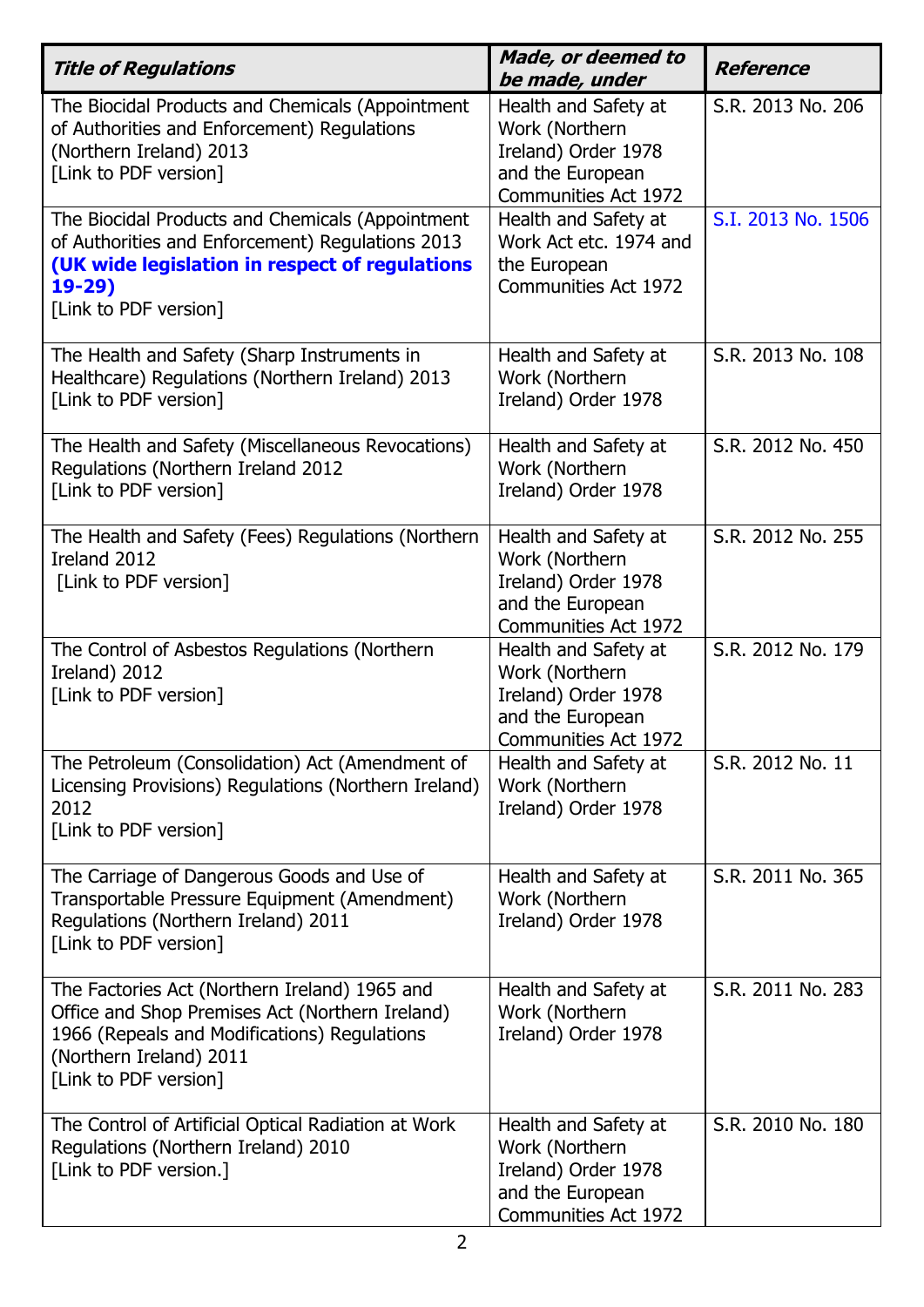| <b>Title of Regulations</b>                                                                                                                                                 | Made, or deemed to<br>be made, under                                                                                                            | <b>Reference</b>  |
|-----------------------------------------------------------------------------------------------------------------------------------------------------------------------------|-------------------------------------------------------------------------------------------------------------------------------------------------|-------------------|
| The Carriage of Dangerous Goods and Use of<br>Transportable Pressure Equipment Regulations<br>(Northern Ireland) 2010<br>[Link to PDF version.]                             | Health and Safety at<br>Work (Northern<br>Ireland) Order 1978<br>and the European<br><b>Communities Act 1972</b>                                | S.R. 2010 No. 160 |
| The Health and Safety at Work Order (Application<br>to Environmentally Hazardous Substances)<br>(Amendment) Regulations (Northern Ireland) 2009<br>[Link to PDF version.]   | The European<br><b>Communities Act 1972</b>                                                                                                     | S.R. 2009 No. 296 |
| The Chemicals (Hazard Information and Packaging<br>for Supply) Regulations (Northern Ireland) 2009<br>[Link to PDF version.]                                                | Health and Safety at<br>Work (Northern<br>Ireland) Order 1978<br>and European<br>Communities Act 1972                                           | S.R. 2009 No. 238 |
| The Health and Safety (Miscellaneous Amendments<br>and Revocation) Regulations (Northern Ireland)<br>2009<br>[Link to PDF Version]                                          | Health and Safety at<br>Work (Northern<br>Ireland) Order 1978<br>and European<br><b>Communities Act 1972</b>                                    | S.R. 2009 No. 227 |
| The Health and Safety Information for Employees<br>(Amendment) Regulations (Northern Ireland) 2009<br>[Link to PDF version.]                                                | Health and Safety at<br>Work (Northern<br>Ireland) Order 1978                                                                                   | S.R. 2009 No. 192 |
| The Equipment and Protective Systems Intended<br>for Use in Potentially Explosive Atmospheres<br>(Amendment) Regulations (Northern Ireland) 2008<br>[Link to PDF version.]  | <b>European Communities</b><br>Act 1972                                                                                                         | S.R. 2008 No. 422 |
| The Health and Safety at Work Order (Application<br>to Environmentally Hazardous<br>Substances)(Amendment) Regulations (Northern<br>Ireland) 2007<br>[Link to PDF version.] | European Communities<br>Act 1972                                                                                                                | S.R. 2007 No. 403 |
| The Offshore Installations (Safety Case) Regulations<br>(Northern Ireland) 2007<br>[Link to PDF version.]                                                                   | Health and Safety at<br>Work (Northern<br>Ireland) Order 1978<br>and the Offshore, and<br>Pipelines, Safety<br>(Northern Ireland)<br>Order 1992 | S.R. 2007 No. 247 |
| The Offshore Safety (Miscellaneous Amendments)<br>Regulations (Northern Ireland) 2007<br>[Link to PDF version.]                                                             | Health and Safety at<br>Work (Northern<br>Ireland) Order 1978<br>and the Offshore, and<br>Pipelines, Safety<br>(Northern Ireland)<br>Order 1992 | S.R. 2007 No. 165 |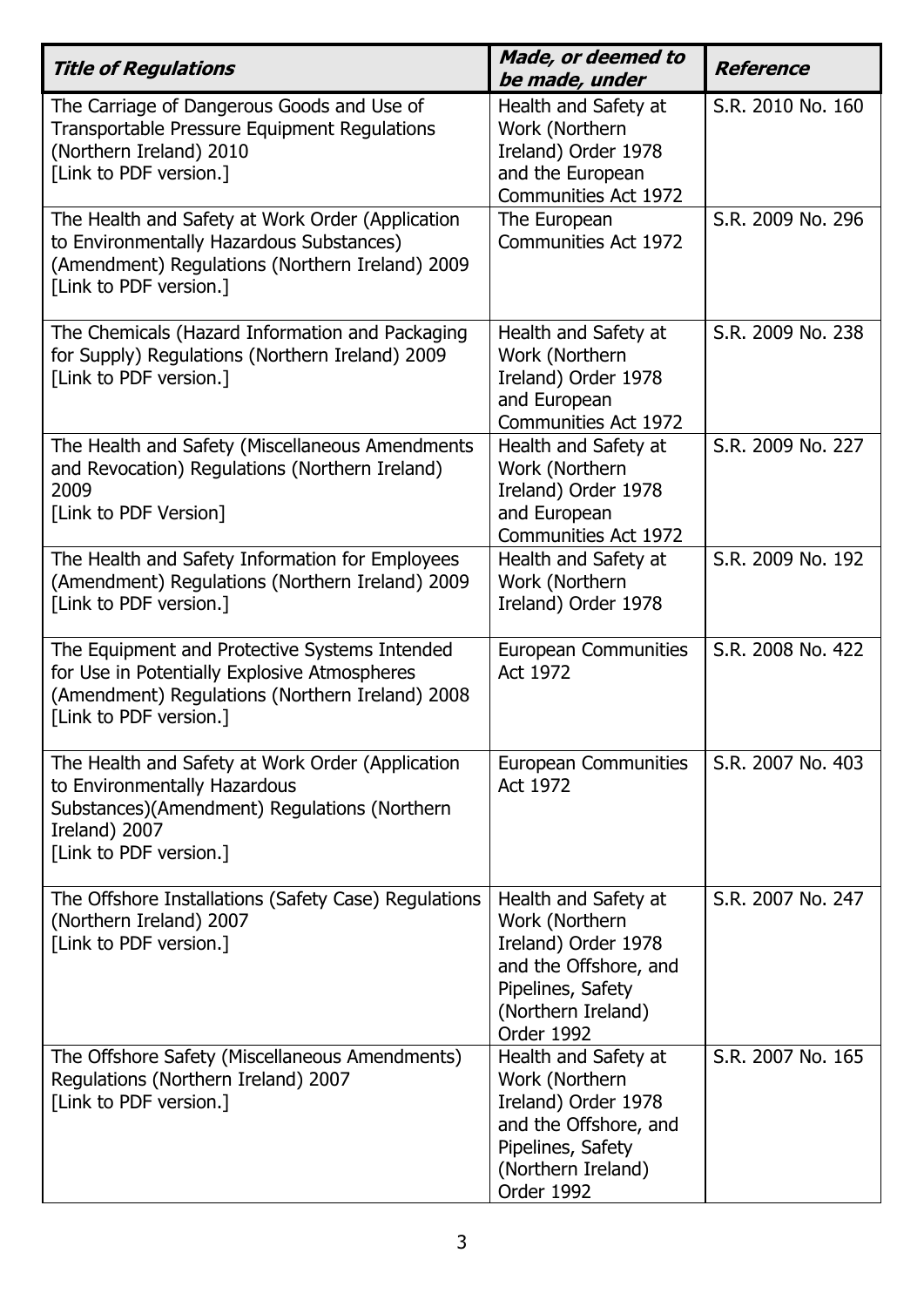| <b>Title of Regulations</b>                                                                                              | Made, or deemed to<br>be made, under                                                                               | <b>Reference</b>  |
|--------------------------------------------------------------------------------------------------------------------------|--------------------------------------------------------------------------------------------------------------------|-------------------|
| The Work at Height (Amendment) Regulations<br>(Northern Ireland) 2007<br>[Link to PDF version.]                          | Health and Safety at<br>Work (Northern<br>Ireland) Order 1978                                                      | S.R. 2007 No. 135 |
| The Agriculture (Safety of Children and Young<br>Persons) Regulations (Northern Ireland) 2006<br>[Link to PDF version.]  | Health and Safety at<br>Work (Northern<br>Ireland) Order 1978                                                      | S.R. 2006 No. 335 |
| The Management of Health and Safety at Work<br>(Amendment) Regulations (Northern Ireland) 2006<br>[Link to PDF version.] | Health and Safety at<br>Work (Northern<br>Ireland) Order 1978<br>and European<br><b>Communities Act 1972</b>       | S.R. 2006 No. 255 |
| Quarries Regulations (Northern Ireland) 2006<br>[Link to PDF version.]                                                   | Health and Safety at<br>Work (Northern<br>Ireland) Order 1978                                                      | S.R. 2006 No. 205 |
| The Control of Noise at Work Regulations (Northern<br>Ireland) 2006<br>[Link to PDF version.]                            | Health and Safety at<br>Work (Northern<br>Ireland) Order 1978                                                      | S.R. 2006 No. 1   |
| The Control of Vibration at Work Regulations<br>(Northern Ireland) 2005                                                  | Health and Safety at<br>Work (Northern<br>Ireland) Order 1978                                                      | S.R. 2005 No. 397 |
| The Work at Height Regulations (Northern Ireland)<br>2005                                                                | Health and Safety at<br>Work (Northern<br>Ireland) Order 1978                                                      | S.R. 2005 No. 279 |
| The Control of Substances Hazardous to Health<br>(Amendment) Regulations (Northern Ireland) 2005                         | Health and Safety at<br>Work (Northern<br>Ireland) Order 1978                                                      | S.R. 2005 No. 165 |
| The Diving at Work Regulations (Northern Ireland)<br>2005                                                                | Health and Safety at<br>Work (Northern<br>Ireland) Order 1978                                                      | S.R. 2005 No. 45  |
| Cinematograph (Safety) (Amendment) Regulations<br>(Northern Ireland) 2004                                                | Cinemas (Northern<br>Ireland) Order 1991                                                                           | S.R. 2004 No. 409 |
| Work in Compressed Air Regulations (Northern<br>Ireland) 2004                                                            | Health and Safety at<br>Work (Northern<br>Ireland) Order 1978                                                      | S.R. 2004 No. 241 |
| Pressure Systems Safety Regulations (Northern)<br>Ireland) 2004                                                          | Health and Safety at<br>Work (Northern<br>Ireland) Order 1978                                                      | S.R. 2004 No. 222 |
| Reporting of Injuries, Diseases and Dangerous<br>Occurrences (Amendment) Regulations (Northern<br>Ireland) 2004          | Health and Safety at<br>Work (Northern<br>Ireland) Order 1978<br>and Railway Safety Act<br>(Northern Ireland) 2002 | S.R. 2004 No. 196 |
| Gas Safety (Installation and Use) Regulations<br>(Northern Ireland) 2004                                                 | Health and Safety at<br>Work (Northern<br>Ireland) Order 1978                                                      | S.R. 2004 No. 63  |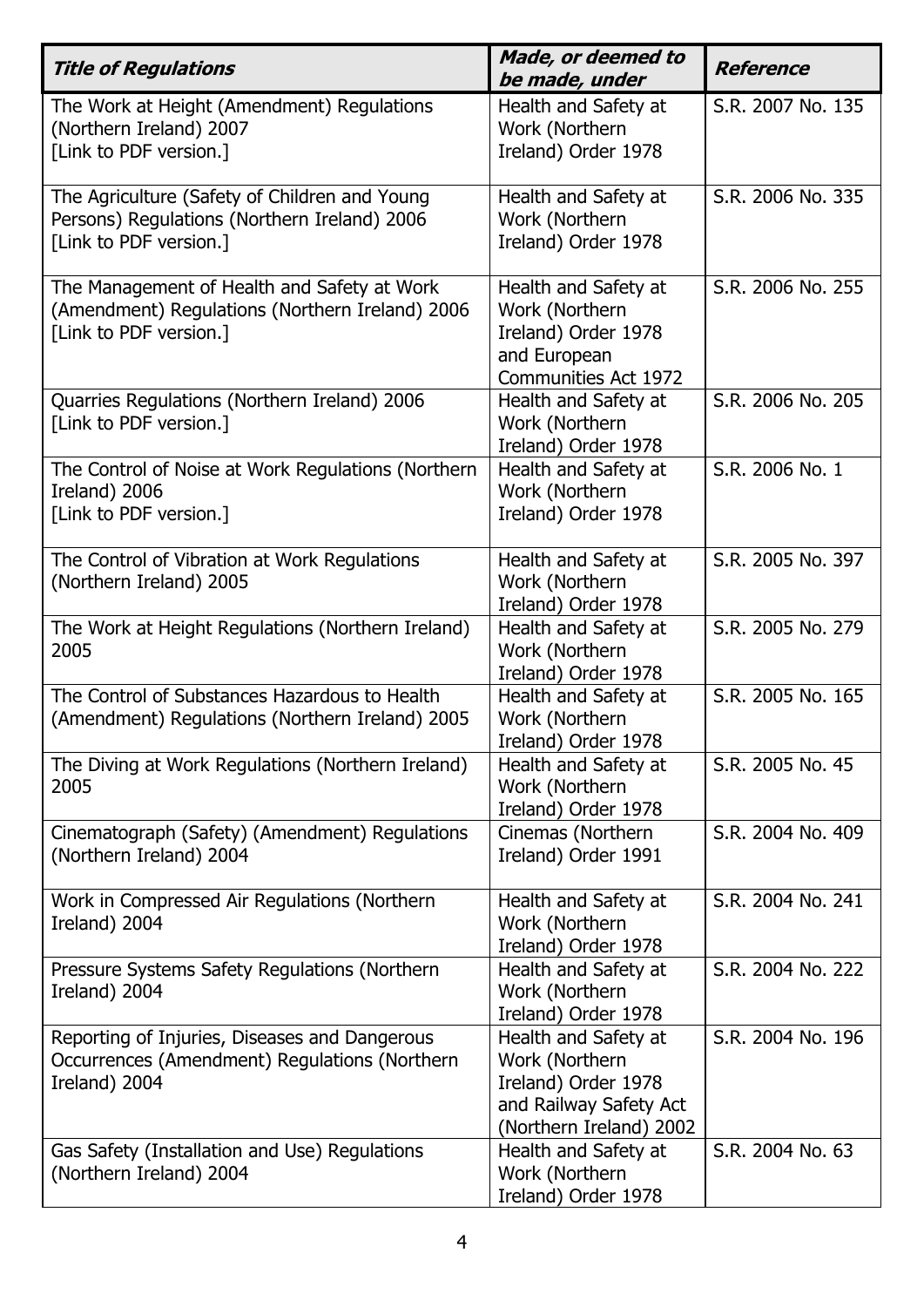| <b>Title of Regulations</b>                                                                                                     | Made, or deemed to<br>be made, under                                                                                                                            | <b>Reference</b>  |
|---------------------------------------------------------------------------------------------------------------------------------|-----------------------------------------------------------------------------------------------------------------------------------------------------------------|-------------------|
| Management of Health and Safety at Work and Fire<br>Precautions (Workplace) (Amendment) Regulations<br>(Northern Ireland) 2003  | Health and Safety at<br>Work (Northern<br>Ireland) Order 1978,<br><b>European Communities</b><br>Act 1972 and Fire<br>Services (Northern<br>Ireland) Order 1984 | S.R. 2003 No. 454 |
| Health and Safety (Miscellaneous Amendments)<br>Regulations (Northern Ireland) 2003                                             | Health and Safety at<br>Work (Northern<br>Ireland) Order 1978                                                                                                   | S.R. 2003 No. 423 |
| Control of Substances Hazardous to Health<br>(Amendment) Regulations (Northern Ireland) 2003                                    | Health and Safety at<br>Work (Northern<br>Ireland) Order 1978                                                                                                   | S.R. 2003 No. 288 |
| Dangerous Substances and Explosive Atmospheres<br>Regulations (Northern Ireland) 2003                                           | Health and Safety at<br>Work (Northern<br>Ireland) Order 1978                                                                                                   | S.R. 2003 No. 152 |
| Health and Safety at Work Order (Application to<br>Environmentally Hazardous Substances) Regulations<br>(Northern Ireland) 2003 | <b>European Communities</b><br>Act 1972                                                                                                                         | S.R. 2003 No. 52  |
| Control of Lead at Work Regulations (Northern<br>Ireland) 2003                                                                  | Health and Safety at<br>Work (Northern<br>Ireland) Order 1978                                                                                                   | S.R. 2003 No. 35  |
| Control of Substances Hazardous to Health<br>Regulations (Northern Ireland) 2003                                                | Health and Safety at<br>Work (Northern<br>Ireland) Order 1978                                                                                                   | S.R. 2003 No. 34  |
| Radiation (Emergency Preparedness and Public<br>Information) Regulations (Northern Ireland) 2001                                | Health and Safety at<br>Work (Northern<br>Ireland) Order 1978<br>and European<br>Communities Act 1972                                                           | S.R. 2001 No. 436 |
| Management of Health and Safety at Work<br>Regulations (Northern Ireland) 2000                                                  | Health and Safety at<br>Work (Northern<br>Ireland) Order 1978<br>and European<br><b>Communities Act 1972</b>                                                    | S.R. 2000 No. 388 |
| Ionising Radiations Regulations (Northern Ireland)<br>2000                                                                      | Health and Safety at<br>Work (Northern<br>Ireland) Order 1978<br>and European<br><b>Communities Act 1972</b>                                                    | S.R. 2000 No. 375 |
| Police (Health and Safety) Regulations (Northern<br>Ireland) 2000                                                               | Health and Safety at<br>Work (Northern<br>Ireland) Order 1978                                                                                                   | S.R. 2000 No. 87  |
| Electrical Equipment for Explosive Atmospheres<br>(Certification) (Amendment) Regulations (Northern<br>Ireland) 2000            | <b>European Communities</b><br>Act 1972                                                                                                                         | S.R. 2000 No. 85  |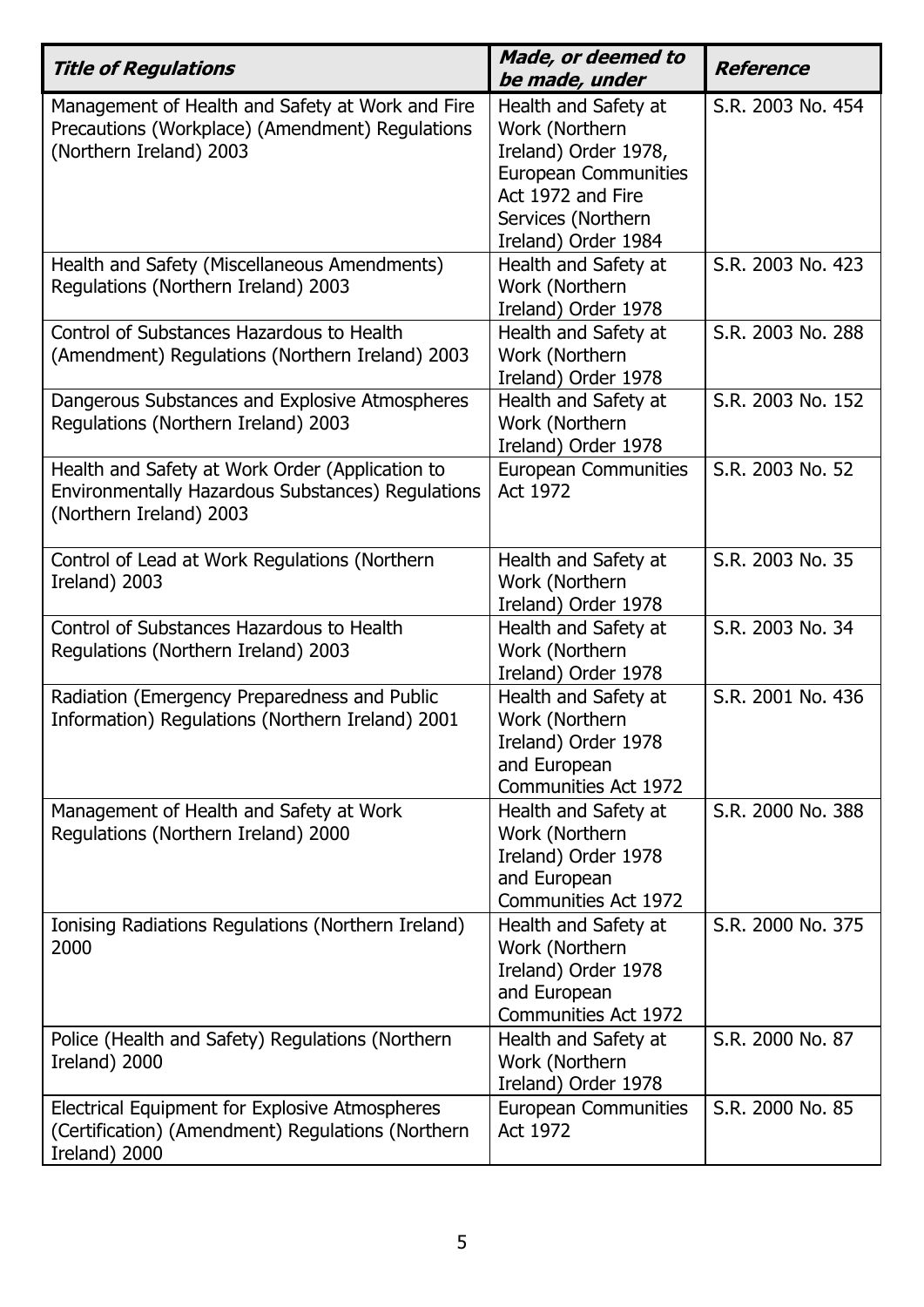| <b>Title of Regulations</b>                                                                                                                  | Made, or deemed to<br>be made, under                                                                                                                                                 | <b>Reference</b>            |
|----------------------------------------------------------------------------------------------------------------------------------------------|--------------------------------------------------------------------------------------------------------------------------------------------------------------------------------------|-----------------------------|
| Employer's Liability (Compulsory Insurance)<br>Regulations (Northern Ireland) 1999                                                           | <b>Employer's Liability</b><br>(Defective Equipment<br>and Compulsory<br>Insurance) (Northern<br>Ireland) Order 1972                                                                 | S.R. 1999 No. 448           |
| Provision and Use of Work Equipment Regulations<br>(Northern Ireland) 1999                                                                   | Health and Safety at<br>Work (Northern<br>Ireland) Order 1978                                                                                                                        | S.R. 1999 No. 305           |
| Lifting Operations and Lifting Equipment<br>Regulations (Northern Ireland) 1999                                                              | Health and Safety at<br>Work (Northern<br>Ireland) Order 1978                                                                                                                        | S.R. 1999 No. 304           |
| Escape and Rescue from Mines Regulations<br>(Northern Ireland) 1999                                                                          | Health and Safety at<br>Work (Northern<br>Ireland) Order 1978                                                                                                                        | S.R. 1999 No. 173           |
| Health and Safety (Modifications) Regulations<br>(Northern Ireland) 1999                                                                     | <b>European Communities</b><br>Act 1972, Health and<br>Safety at Work<br>(Northern Ireland)<br>Order 1978 and<br>Offshore, and Pipelines,<br>Safety (Northern<br>Ireland) Order 1992 | S.R. 1999 No. 150           |
| Gas Cylinders (Pattern Approval) (Amendment)<br>Regulations (Northern Ireland) 1999                                                          | <b>European Communities</b><br>Act 1972                                                                                                                                              | S.R. 1999 No. 128           |
| Pressure Vessels (Verification)(Amendment)<br>Regulations (Northern Ireland) 1999                                                            | <b>European Communities</b><br>Act 1972                                                                                                                                              | S.R. 1999 No. 126           |
| Equipment and Protective Systems Intended for Use<br>in Potentially Explosive Atmospheres (Amendment)<br>Regulations (Northern Ireland) 1999 | <b>European Communities</b><br>Act 1972                                                                                                                                              | S.R. 1999 No. 125           |
| Health and Safety at Work (1998 Order)<br>(Commencement) Order (Northern Ireland) 1999                                                       | Health and Safety at<br>Work (Amendment)<br>(Northern Ireland)<br>Order 1998                                                                                                         | S.R. 1999 No. 96<br>(C. 12) |
| Health and Safety (Enforcing Authority) Regulations<br>(Northern Ireland) 1999                                                               | Health and Safety at<br>Work (Northern<br>Ireland) Order 1978                                                                                                                        | S.R. 1999 No. 90            |
| Confined Spaces Regulations (Northern Ireland)<br>1999                                                                                       | Health and Safety at<br>Work (Northern<br>Ireland) Order 1978                                                                                                                        | S.R. 1999 No. 13            |
| Mines (Safety of Exit) Regulations (Northern<br>Ireland) 1998                                                                                | Health and Safety at<br>Work (Northern<br>Ireland) Order 1978                                                                                                                        | S.R. 1998 No. 375           |
| Mines (Substances Hazardous to Health)<br>Regulations (Northern Ireland) 1998                                                                | Health and Safety at<br>Work (Northern<br>Ireland) Order 1978                                                                                                                        | S.R. 1998 No. 67            |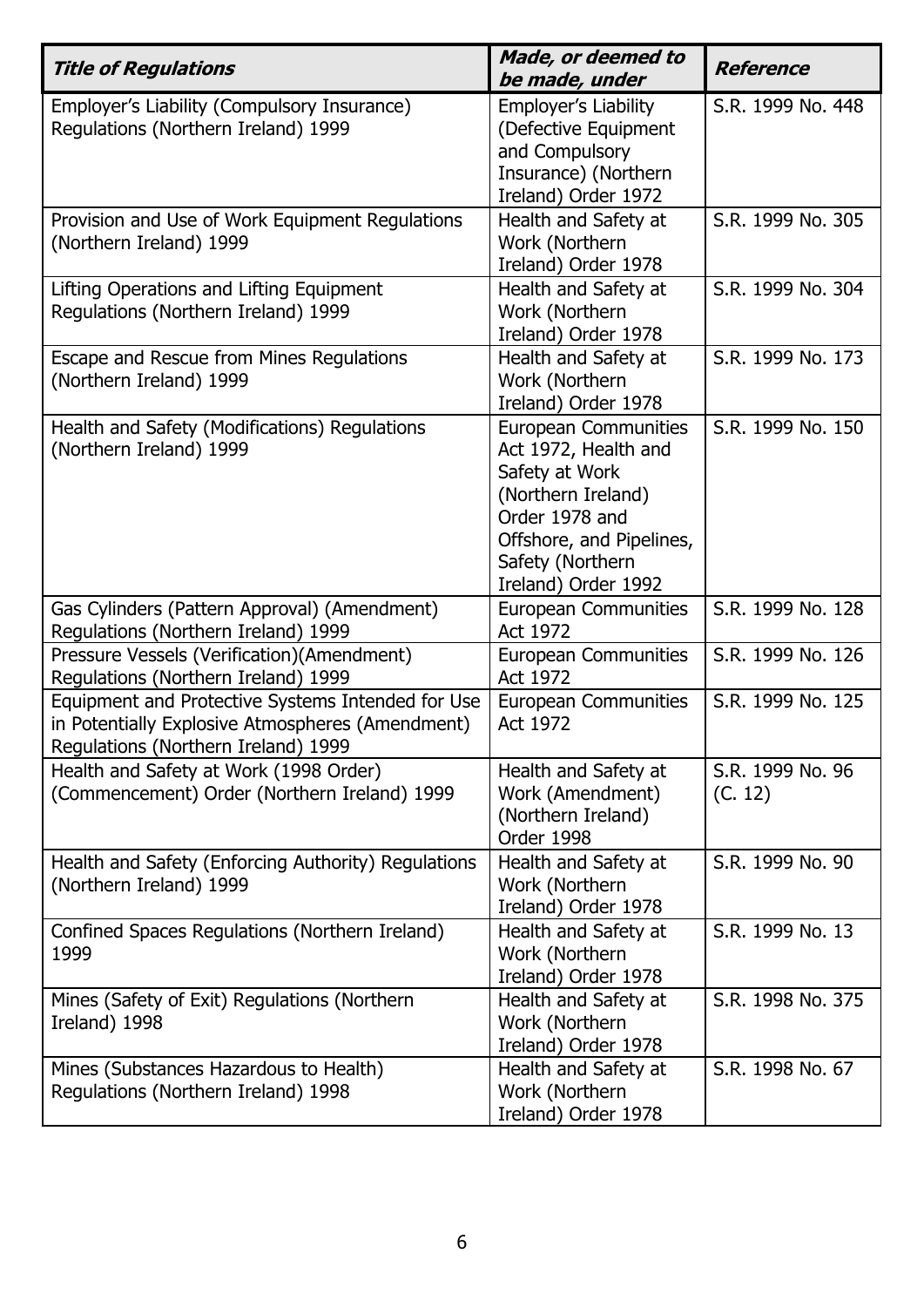| <b>Title of Regulations</b>                                                                                                      | Made, or deemed to<br>be made, under                                                                                                        | <b>Reference</b>             |
|----------------------------------------------------------------------------------------------------------------------------------|---------------------------------------------------------------------------------------------------------------------------------------------|------------------------------|
| Offshore Noise and Electricity Regulations (Northern<br>Ireland) 1998                                                            | Health and Safety at<br>Work (Northern<br>Ireland) Order 1978<br>and Offshore, and<br>Pipelines, Safety<br>(Northern Ireland)<br>Order 1992 | S.R. 1998 No. 47             |
| Section 2(1)(a) of the Petroleum Act 1987<br>(Modification) Regulations (Northern Ireland) 1997                                  | Health and Safety at<br>Work (Northern<br>Ireland) Order 1978                                                                               | S.R. 1997 No. 528            |
| Reporting of Injuries, Diseases and Dangerous<br>Occurrences Regulations (Northern Ireland) 1997                                 | Health and Safety at<br>Work (Northern<br>Ireland) Order 1978<br>and Offshore, and<br>Pipelines, Safety<br>(Northern Ireland)<br>Order 1992 | S.R. 1997 No. 455            |
| Gas Safety (Management) Regulations (Northern<br>Ireland) 1997                                                                   | Health and Safety at<br>Work (Northern<br>Ireland) Order 1978<br>and Offshore, and<br>Pipelines, Safety<br>(Northern Ireland)<br>Order 1992 | S.R. 1997 No. 195            |
| Pipelines Safety Regulations (Northern Ireland)<br>1997                                                                          | Health and Safety at<br>Work (Northern<br>Ireland) Order 1978                                                                               | S.R. 1997 No. 193            |
| Health and Safety (Repeals and Modifications)<br>Regulations (Northern Ireland) 1997                                             | Health and Safety at<br>Work (Northern<br>Ireland) Order 1978                                                                               | S.R. 1997 No. 149            |
| Health and Safety Information for Employees<br>(Amendments and Repeals) Regulations (Northern<br>Ireland) 1996                   | Health and Safety at<br>Work (Northern<br>Ireland) Order 1978                                                                               | S.R. 1996 No. 512            |
| Health and Safety (Consultation with Employees)<br>Regulations (Northern Ireland) 1996                                           | <b>European Communities</b><br>Act 1972                                                                                                     | S.R. 1996 No. 511            |
| Offshore, and Pipelines, Safety (1992 Order)<br>(Commencement No. 2) Order (Northern Ireland)<br>1996                            | Offshore, and Pipelines,<br>Safety (Northern<br>Ireland) Order 1992<br>and Northern Ireland<br>Act 1974                                     | S.R. 1996 No. 251<br>(C. 11) |
| Equipment and Protective Systems Intended for Use<br>in Potentially Explosive Atmospheres Regulations<br>(Northern Ireland) 1996 | <b>European Communities</b><br>Act 1972                                                                                                     | S.R. 1996 No. 247            |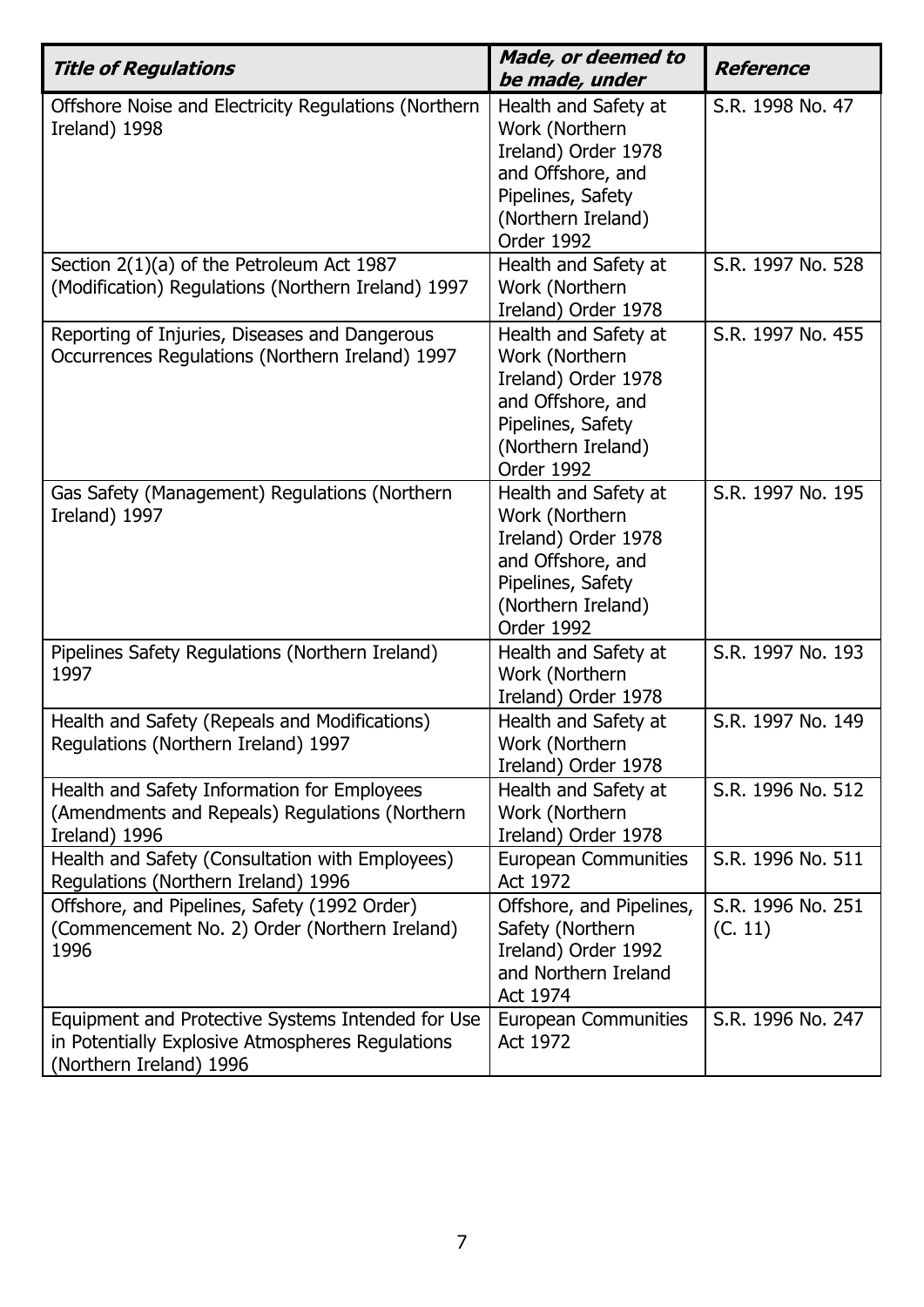| <b>Title of Regulations</b>                                                                                                 | Made, or deemed to<br>be made, under                                                                                                        | <b>Reference</b>             |
|-----------------------------------------------------------------------------------------------------------------------------|---------------------------------------------------------------------------------------------------------------------------------------------|------------------------------|
| Offshore Installations and Wells (Design and<br>Construction, etc.) Regulations (Northern Ireland)<br>1996                  | Health and Safety at<br>Work (Northern<br>Ireland) Order 1978<br>and Offshore, and<br>Pipelines, Safety<br>(Northern Ireland)<br>Order 1992 | S.R. 1996 No. 228            |
| Health and Safety (Safety Signs and Signals)<br>Regulations (Northern Ireland) 1996                                         | Health and Safety at<br>Work (Northern<br>Ireland) Order 1978                                                                               | S.R. 1996 No. 119            |
| Health and Safety (Medical Devices) Regulations<br>(Northern Ireland) 1996                                                  | Health and Safety at<br>Work (Northern<br>Ireland) Order 1978                                                                               | S.R. 1996 No. 109            |
| Health and Safety (Repeals and Revocations)<br>Regulations (Northern Ireland) 1996                                          | Deregulation and<br><b>Contracting Out Act</b><br>1994                                                                                      | S.R. 1996 No. 21             |
| Borehole Sites and Operations Regulations<br>(Northern Ireland) 1995                                                        | Health and Safety at<br>Work (Northern<br>Ireland) Order 1978                                                                               | S.R. 1995 No. 491            |
| Mines Miscellaneous Health and Safety Provisions<br>Regulations (Northern Ireland) 1995                                     | Health and Safety at<br>Work (Northern<br>Ireland) Order 1978                                                                               | S.R. 1995 No. 379            |
| Offshore Installations (Prevention of Fire and<br>Explosion, and Emergency Response) Regulations<br>(Northern Ireland) 1995 | Health and Safety at<br>Work (Northern<br>Ireland) Order 1978                                                                               | S.R. 1995 No. 345            |
| Offshore Installations and Pipeline Works<br>(Management and Administration) Regulations<br>(Northern Ireland) 1995*        | Health and Safety at<br>Work (Northern<br>Ireland) Order 1978                                                                               | S.R. 1995 No. 340            |
| Mines and Quarries (Tips and Tipping Plans)<br>Regulations (Northern Ireland) 1995                                          | Health and Safety at<br>Work (Northern<br>Ireland) Order 1978                                                                               | S.R. 1995 No. 296            |
| Cinematograph (Safety) (Amendment) Regulations<br>(Northern Ireland) 1995                                                   | Cinemas (Northern<br>Ireland) Order 1991                                                                                                    | S.R. 1995 No. 192            |
| Suspension from Work (on Maternity Grounds)<br>Order (Northern Ireland) 1994                                                | <b>Industrial Relations</b><br>(No. 2) (Northern<br>Ireland) Order 1976                                                                     | S.R. 1994 No. 479            |
| Notification of Cooling Towers and Evaporative<br>Condensers Regulations (Northern Ireland) 1994                            | Health and Safety at<br>Work (Northern<br>Ireland) Order 1978                                                                               | S.R. 1994 No. 38             |
| Health and Safety (Training for Employment)<br>Regulations (Northern Ireland) 1994*                                         | Health and Safety at<br>Work (Northern<br>Ireland) Order 1978                                                                               | S.R. 1994 No. 1              |
| Offshore, and Pipelines, Safety (1992 Order)<br>(Commencement No. 1) Order (Northern Ireland)<br>1993                       | Offshore, and Pipelines,<br>Safety (Northern<br>Ireland) Order 1992                                                                         | S.R. 1993 No. 452<br>(C. 14) |
| Anthrax Prevention Order (Modification) Regulations<br>(Northern Ireland) 1993                                              | <b>European Communities</b><br>Act 1972                                                                                                     | S.R. 1993 No. 425            |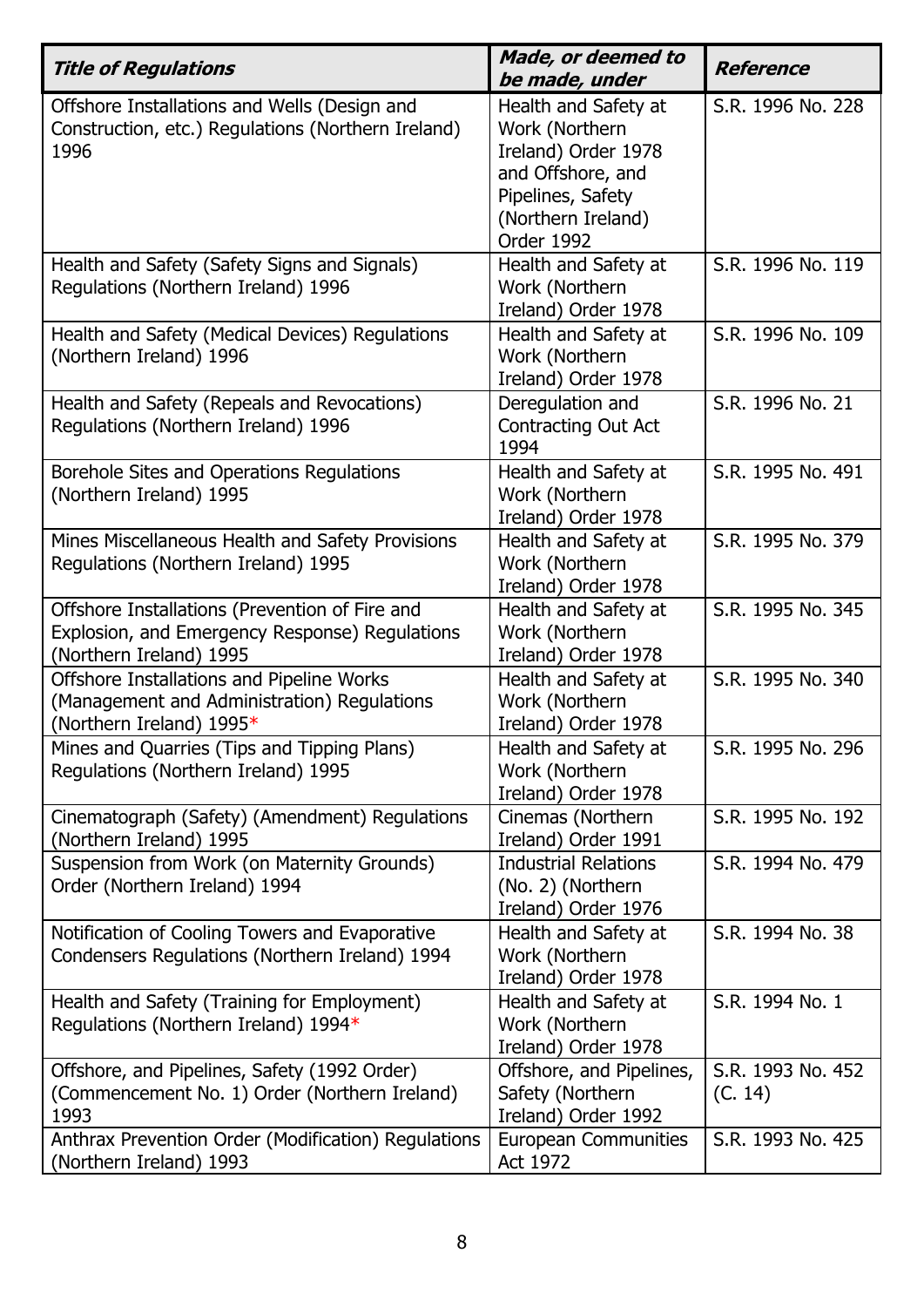| <b>Title of Regulations</b>                                                                                         | Made, or deemed to<br>be made, under                          | Reference         |
|---------------------------------------------------------------------------------------------------------------------|---------------------------------------------------------------|-------------------|
| Offshore Safety (Repeals and Modifications)<br>Regulations (Northern Ireland) 1993*                                 | Health and Safety at<br>Work (Northern<br>Ireland) Order 1978 | S.R. 1993 No. 384 |
| Offshore Installations and Pipelines Works (First-<br>Aid) Regulations (Northern Ireland) 1993                      | Health and Safety at<br>Work (Northern<br>Ireland) Order 1978 | S.R. 1993 No. 323 |
| Workplace (Health, Safety and Welfare) Regulations<br>(Northern Ireland) 1993*                                      | Health and Safety at<br>Work (Northern<br>Ireland) Order 1978 | S.R. 1993 No. 37  |
| Health and Safety (Leasing Arrangements)<br>Regulations (Northern Ireland) 1993                                     | Health and Safety at<br>Work (Northern<br>Ireland) Order 1978 | S.R. 1993 No. 27  |
| Radioactive Substances Act 1948 (Repeals)<br>Regulations (Northern Ireland) 1993*                                   | Health and Safety at<br>Work (Northern<br>Ireland) Order 1978 | S.R. 1993 No. 24  |
| Personal Protective Equipment at Work Regulations<br>(Northern Ireland) 1993*                                       | Health and Safety at<br>Work (Northern<br>Ireland) Order 1978 | S.R. 1993 No. 20  |
| Manual Handling Operations Regulations (Northern<br>Ireland) 1992                                                   | Health and Safety at<br>Work (Northern<br>Ireland) Order 1978 | S.R. 1992 No. 535 |
| Public Information for Radiation Emergencies<br>Regulations (Northern Ireland) 1992                                 | Health and Safety at<br>Work (Northern<br>Ireland) Order 1978 | S.R. 1992 No. 515 |
| Health and Safety (Display Screen Equipment)<br>Regulations (Northern Ireland) 1992                                 | Health and Safety at<br>Work (Northern<br>Ireland) Order 1978 | S.R. 1992 No. 513 |
| Health and Safety (Miscellaneous Provisions)<br>(Factories Metrication etc.) Regulations (Northern<br>Ireland) 1992 | Health and Safety at<br>Work (Northern<br>Ireland) Order 1978 | S.R. 1992 No. 461 |
| Health and Safety (Petroleum-Spirit Licence Fees)<br>(Modification) Regulations (Northern Ireland) 1992             | Health and Safety at<br>Work (Northern<br>Ireland) Order 1978 | S.R. 1992 No. 396 |
| Dangerous Substances (Notification and Marking of<br>Sites) Regulations (Northern Ireland) 1992                     | Health and Safety at<br>Work (Northern<br>Ireland) Order 1978 | S.R. 1992 No. 71  |
| Freight Containers (Safety Convention) Regulations<br>(Northern Ireland) 1992                                       | Health and Safety at<br>Work (Northern<br>Ireland) Order 1978 | S.R. 1992 No. 2   |
| Dangerous Substances in Harbour Areas<br>Regulations (Northern Ireland) 1991*                                       | Health and Safety at<br>Work (Northern<br>Ireland) Order 1978 | S.R. 1991 No. 509 |
| Coal and Other Mines (Metrication) Regulations<br>(Northern Ireland) 1991                                           | Health and Safety at<br>Work (Northern<br>Ireland) Order 1978 | S.R. 1991 No. 453 |
| Fire Certificates (Special Premises) Regulations<br>(Northern Ireland) 1991*                                        | Health and Safety at<br>Work (Northern<br>Ireland) Order 1978 | S.R. 1991 No. 446 |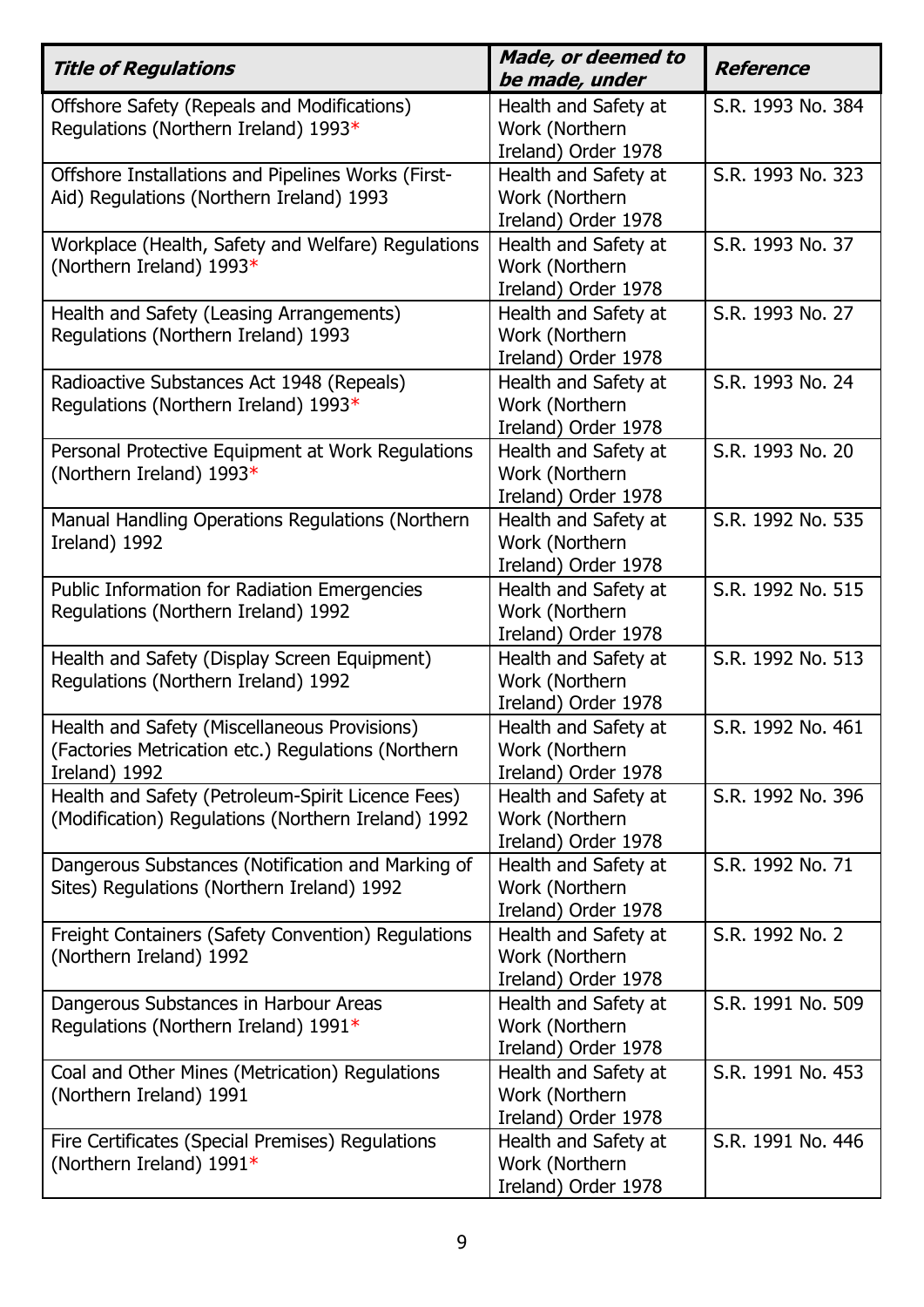| <b>Title of Regulations</b>                                                                        | Made, or deemed to<br>be made, under                          | Reference         |
|----------------------------------------------------------------------------------------------------|---------------------------------------------------------------|-------------------|
| Miscellaneous Mines (Metrication) Regulations<br>(Northern Ireland) 1991                           | Health and Safety at<br>Work (Northern<br>Ireland) Order 1978 | S.R. 1991 No. 371 |
| Mines (Metrication) Regulations (Northern Ireland)<br>1991                                         | Health and Safety at<br>Work (Northern<br>Ireland) Order 1978 | S.R. 1991 No. 239 |
| Health and Safety Information for Employees<br>Regulations (Northern Ireland) 1991                 | Health and Safety at<br>Work (Northern<br>Ireland) Order 1978 | S.R. 1991 No. 105 |
| Electricity at Work Regulations (Northern Ireland)<br>1991                                         | Health and Safety at<br>Work (Northern<br>Ireland) Order 1978 | S.R. 1991 No. 13  |
| Loading and Unloading of Fishing Vessels<br>Regulations (Northern Ireland) 1989                    | Health and Safety at<br>Work (Northern<br>Ireland) Order 1978 | S.R. 1989 No. 321 |
| Ionising Radiations Regulations (Northern Ireland)<br>1985                                         | Health and Safety at<br>Work (Northern<br>Ireland) Order 1978 | S.R. 1985 No. 273 |
| Factories Act (Metrication) Regulations (Northern<br>Ireland) 1984                                 | Health and Safety at<br>Work (Northern<br>Ireland) Order 1978 | S.R. 1984 No. 283 |
| Petroleum Spirit (Plastic Containers) Regulations<br>(Northern Ireland) 1983                       | Health and Safety at<br>Work (Northern<br>Ireland) Order 1978 | S.R. 1983 No. 43  |
| Health and Safety (First-Aid) Regulations (Northern<br>Ireland) 1982                               | Health and Safety at<br>Work (Northern<br>Ireland) Order 1978 | S.R. 1982 No. 429 |
| Kiers (Metrication) Regulations (Northern Ireland)<br>1982                                         | Health and Safety at<br>Work (Northern<br>Ireland) Order 1978 | S.R. 1982 No. 100 |
| Aerated Water Regulations (Metrication)<br>Regulations (Northern Ireland) 1982                     | Health and Safety at<br>Work (Northern<br>Ireland) Order 1978 | S.R. 1982 No. 32  |
| Mines and Quarries (Repeals and Modifications)<br>Regulations (Northern Ireland) 1980              | Health and Safety at<br>Work (Northern<br>Ireland) Order 1978 | S.R. 1980 No. 333 |
| Employers' Health and Safety Policy Statements<br>(Exceptions) Regulations (Northern Ireland) 1980 | Health and Safety at<br>Work (Northern<br>Ireland) Order 1978 | S.R. 1980 No. 269 |
| Health and Safety Inquiries (Procedure) Regulations<br>(Northern Ireland) 1980                     | Health and Safety at<br>Work (Northern<br>Ireland) Order 1978 | S.R. 1980 No. 268 |
| Safety Representatives and Safety Committee<br>Regulations (Northern Ireland) 1979                 | Health and Safety at<br>Work (Northern<br>Ireland) Order 1978 | S.R. 1979 No. 437 |
| Office and Shop Premises Act (Repeals and<br>Modifications) Regulations (Northern Ireland) 1979    | Health and Safety at<br>Work (Northern<br>Ireland) Order 1978 | S.R. 1979 No. 284 |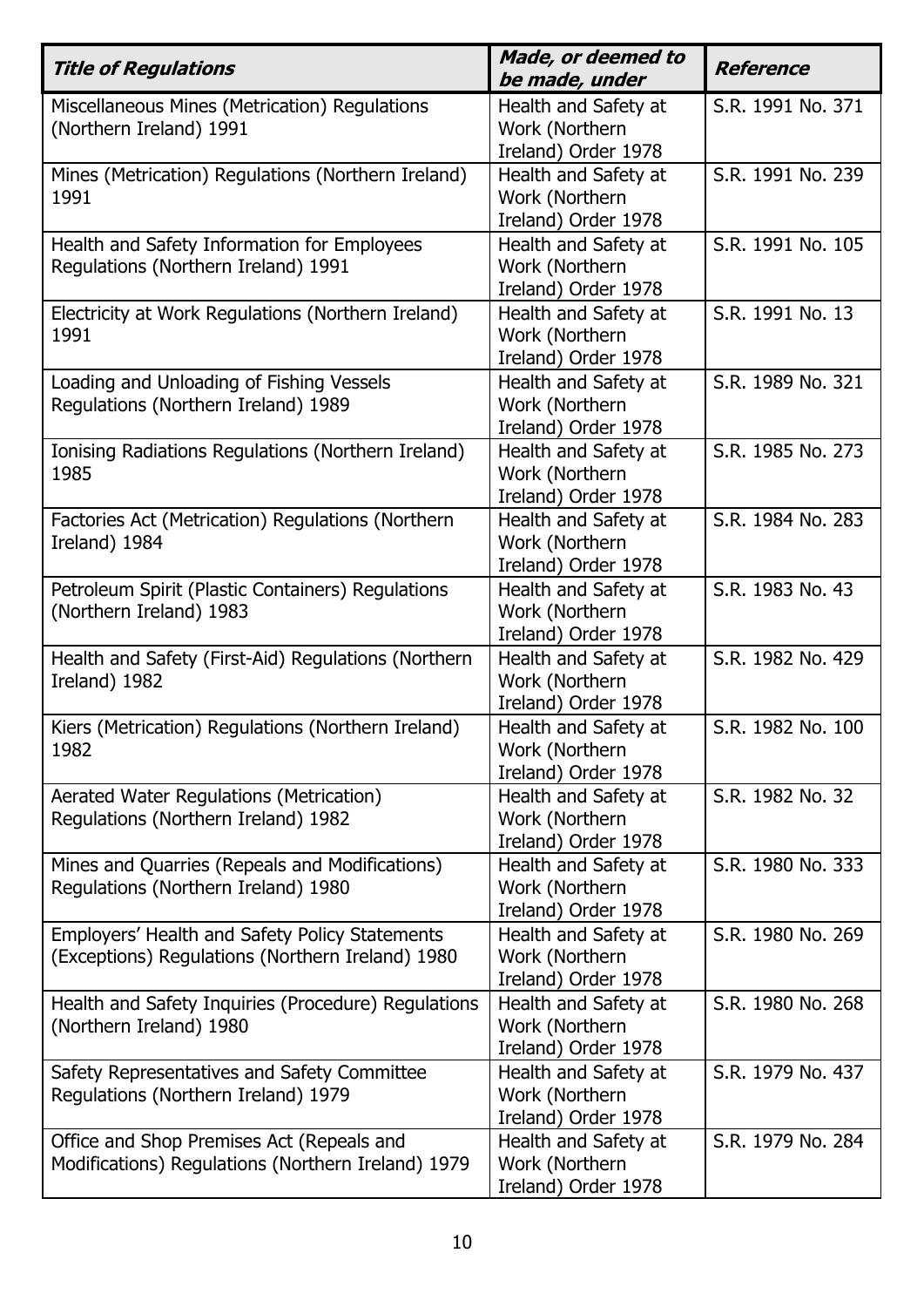| <b>Title of Regulations</b>                                                                   | Made, or deemed to<br>be made, under                                          | Reference                        |
|-----------------------------------------------------------------------------------------------|-------------------------------------------------------------------------------|----------------------------------|
| Factories Legislation (Repeals and Modifications)<br>Regulations (Northern Ireland) 1979      | Health and Safety at<br>Work (Northern<br>Ireland) Order 1978                 | S.R. 1979 No. 246                |
| Truck Acts 1831 to 1896 (Enforcement) Regulations<br>(Northern Ireland) 1979                  | Health and Safety at<br>Work (Northern<br>Ireland) Order 1978                 | S.R. 1979 No. 239                |
| Factories Act (Enforcement of Section 135)<br>Regulations (Northern Ireland) 1979             | Health and Safety at<br>Work (Northern<br>Ireland) Order 1978                 | S.R. 1979 No. 238                |
| Cinematograph (Safety) (Amendment) Regulations<br>(Northern Ireland) 1977                     | Cinematograph Act<br>1909 and<br>Cinematograph Act<br>(Northern Ireland) 1959 | S.R. 1977 No. 17                 |
| Highly Flammable Liquids and Liquefied Petroleum<br>Gases Regulations (Northern Ireland) 1975 | Factories Act (Northern<br>Ireland) 1965                                      | S.R. 1975 No. 256                |
| Mines (Emergency Egress) Regulations (Northern                                                | Mines Act (Northern                                                           | S.R. & O. (N.I.)                 |
| Ireland) 1975                                                                                 | Ireland) 1969                                                                 | 1975 No. 35                      |
| Anthrax Prevention Order (Northern Ireland) 1971                                              | Factories Act (Northern<br>Ireland) 1965                                      | S.R. & O. (N.I.)<br>1971 No. 289 |
| Stratified Ironstone, Shale and Fireclay Mines                                                | Mines Act (Northern                                                           | S.R. & O. (N.I.)                 |
| (Explosives) Regulations (Northern Ireland) 1970                                              | Ireland) 1969                                                                 | 1970 No. 141                     |
| Coal Mines (Precautions against Inflammable Dust)                                             | Mines Act (Northern                                                           | S.R. & O. (N.I.)                 |
| Regulations (Northern Ireland) 1970                                                           | Ireland) 1969                                                                 | 1970 No. 140                     |
| Coal and Other Mines (Mechanics and Electricians)                                             | Mines Act (Northern                                                           | S.R. & O. (N.I.)                 |
| Regulations (Northern Ireland) 1970                                                           | Ireland) 1969                                                                 | 1970 No. 139                     |
| Coal and Other Mines (Safety Lamps and Lighting)                                              | Mines Act (Northern                                                           | S.R. & O. (N.I.)                 |
| Regulations (Northern Ireland) 1970                                                           | Ireland) 1969                                                                 | 1970 No. 138                     |
| Coal and Other Mines (Sanitary Conveniences)                                                  | Mines Act (Northern                                                           | S.R. & O. (N.I.)                 |
| Regulations (Northern Ireland) 1970                                                           | Ireland) 1969                                                                 | 1970 No. 136                     |
| Coal and Other Mines (Surveyors and Plans)                                                    | Mines Act (Northern                                                           | S.R. & O. (N.I.)                 |
| Regulations (Northern Ireland) 1970                                                           | Ireland) 1969                                                                 | 1970 No. 135                     |
| Coal and Other Mines (General Duties and Conduct)                                             | Mines Act (Northern                                                           | S.R. & O. (N.I.)                 |
| Regulations (Northern Ireland) 1970                                                           | Ireland) 1969                                                                 | 1970 No. 133                     |
| Coal and Other Mines (Shafts, Outlets and Roads)                                              | Mines Act (Northern                                                           | S.R. & O. (N.I.)                 |
| Regulations (Northern Ireland) 1970                                                           | Ireland) 1969                                                                 | 1970 No. 132                     |
| Coal and Other Mines (First-Aid) Regulations                                                  | Mines Act (Northern                                                           | S.R. & O. (N.I.)                 |
| (Northern Ireland) 1970                                                                       | Ireland) 1969                                                                 | 1970 No. 131                     |
| Coal and Other Mines (Fire and Rescue) Regulations                                            | Mines Act (Northern                                                           | S.R. & O. (N.I.)                 |
| (Northern Ireland) 1970                                                                       | Ireland) 1969                                                                 | 1970 No. 129                     |
| Coal and Other Mines (Managers and Officials)                                                 | Mines Act (Northern                                                           | S.R. & O. (N.I.)                 |
| Regulations (Northern Ireland) 1970                                                           | Ireland) 1969                                                                 | 1970 No. 128                     |
| Coal and Other Mines (Precautions against                                                     | Mines Act (Northern                                                           | S.R. & O. (N.I.)                 |
| Inrushes) Regulations (Northern Ireland) 1970                                                 | Ireland) 1969                                                                 | 1970 No. 127                     |
| Coal and Other Mines (Ventilation) Regulations                                                | Mines Act (Northern                                                           | S.R. & O. (N.I.)                 |
| (Northern Ireland) 1970                                                                       | Ireland) 1969                                                                 | 1970 No. 125                     |
| Mines (References) Rules (Northern Ireland) 1970                                              | Mines Act (Northern<br>Ireland) 1969                                          | S.R. & O. (N.I.)<br>1970 No. 124 |
| Mines (Manner of Search for Smoking Materials)                                                | Mines Act (Northern                                                           | S.R. & O. (N.I.)                 |
| Order (Northern Ireland) 1970                                                                 | Ireland) 1969                                                                 | 1970 No. 123                     |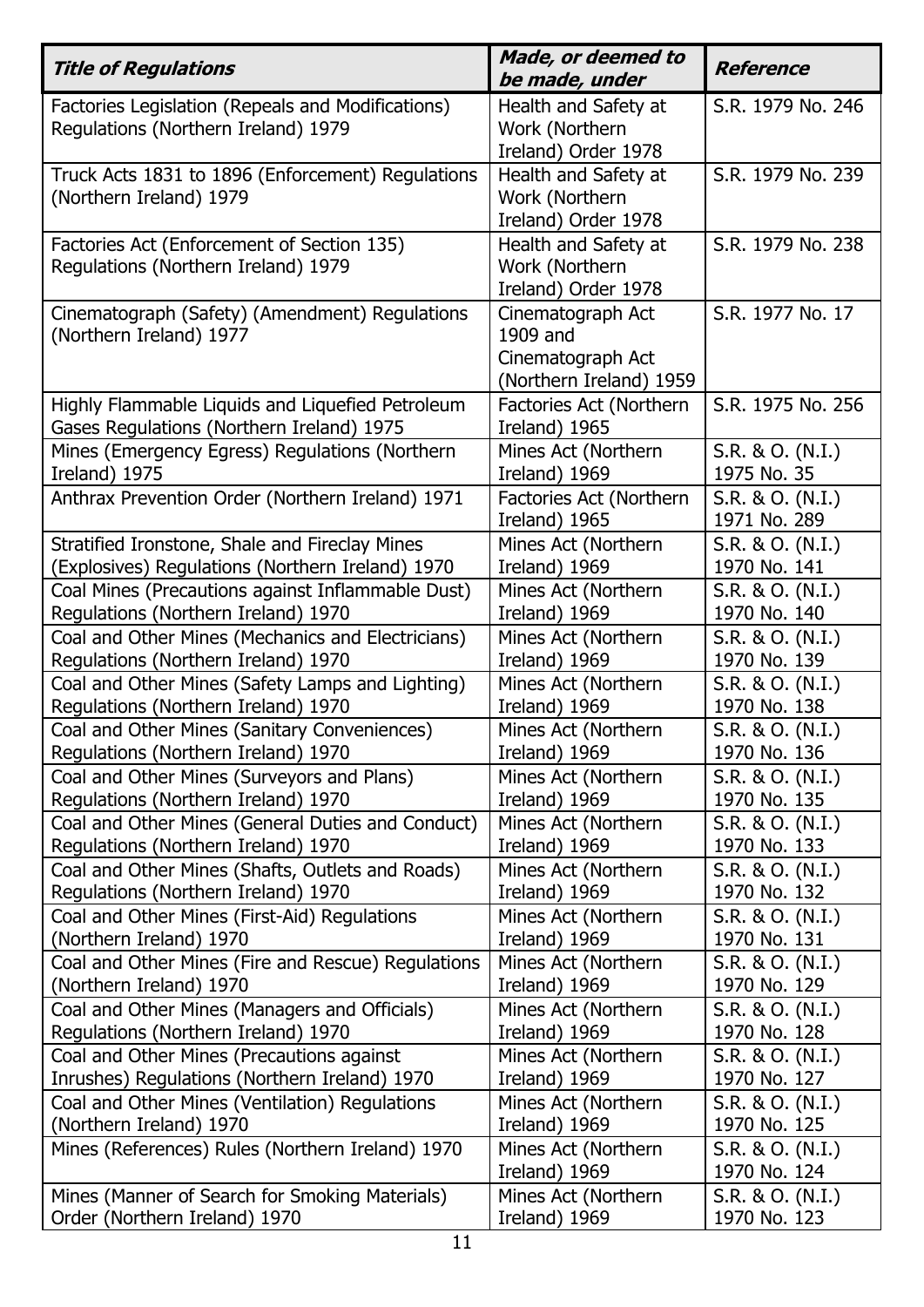| <b>Title of Regulations</b>                                                                                                                | Made, or deemed to<br>be made, under                                          | <b>Reference</b>                 |
|--------------------------------------------------------------------------------------------------------------------------------------------|-------------------------------------------------------------------------------|----------------------------------|
| Mines (Medical Examinations) Regulations (Northern                                                                                         | Mines Act (Northern                                                           | S.R. & O. (N.I.)                 |
| Ireland) 1970                                                                                                                              | Ireland) 1969                                                                 | 1970 No. 122                     |
| Miscellaneous Mines (Explosives) Regulations                                                                                               | Mines Act (Northern                                                           | S.R. & O. (N.I.)                 |
| (Northern Ireland) 1970                                                                                                                    | Ireland) 1969                                                                 | 1970 No. 106                     |
| Miscellaneous Mines (General) Regulations                                                                                                  | Mines Act (Northern                                                           | S.R. & O. (N.I.)                 |
| (Northern Ireland) 1970                                                                                                                    | Ireland) 1969                                                                 | 1970 No. 104                     |
| Electricity (Factories Act) Special Regulations<br>(Northern Ireland) 1945 (Portable Apparatus<br>Exemption) Order (Northern Ireland) 1969 | Factories Act (Northern<br>Ireland) 1965                                      | S.R. & O. (N.I.)<br>1969 No. 274 |
| Electricity (Factories Act) Special Regulations<br>(Northern Ireland) 1945 (Competent Persons<br>Exemption) Order (Northern Ireland) 1969  | Factories Act (Northern<br>Ireland) 1965                                      | S.R. & O. (N.I.)<br>1969 No. 21  |
| Use of Lead Paint in Connection with Buildings                                                                                             | Factories Act (Northern                                                       | S.R. & O. (N.I.)                 |
| Register Order (Northern Ireland) 1967                                                                                                     | Ireland) 1965                                                                 | 1967 No. 134                     |
| Women and Young Persons (Register and<br>Particulars of Overtime) Order (Northern Ireland)<br>1967                                         | Factories Act (Northern<br>Ireland) 1965                                      | S.R. & O. (N.I.)<br>1967 No. 133 |
| Construction General Register Order (Northern                                                                                              | Factories Act (Northern                                                       | S.R. & O. (N.I.)                 |
| Ireland) 1966                                                                                                                              | Ireland) 1965                                                                 | 1966 No. 303                     |
| Abstract of Special Regulations (Aerated Water)                                                                                            | Factories Act (Northern                                                       | S.R. & O. (N.I.)                 |
| Order (Northern Ireland) 1966                                                                                                              | Ireland) 1965                                                                 | 1966 No. 301                     |
| Cinematograph (Safety) Regulations (Northern<br>Ireland) 1965                                                                              | Cinematograph Act<br>1909 and<br>Cinematograph Act<br>(Northern Ireland) 1959 | S.R. & O. (N.I.)<br>1965 No. 129 |
| Construction (General Provisions) Reports Order                                                                                            | Factories Act (Northern                                                       | S.R. & O. (N.I.)                 |
| (Northern Ireland) 1963                                                                                                                    | Ireland) 1965                                                                 | 1963 No. 129                     |
| Factories (Forms and Particulars) Order (Northern                                                                                          | <b>Factories Act (Northern</b>                                                | S.R. & O. (N.I.)                 |
| Ireland) 1953                                                                                                                              | Ireland) 1965                                                                 | 1953 No. 160                     |
| Factories (Forms and Particulars) Order (Northern                                                                                          | Factories Act (Northern                                                       | S.R. & O. (N.I.)                 |
| Ireland 1952                                                                                                                               | Ireland) 1965                                                                 | 1952 No. 15                      |
| Factories (Miscellaneous Welfare Orders etc,                                                                                               | Factories Act (Northern                                                       | S.R. & O. (N.I.)                 |
| Amendment) Order (Northern Ireland) 1951                                                                                                   | Ireland) 1965                                                                 | 1951 No. 125                     |
| Factories (Forms and Particulars) Order (Northern                                                                                          | Factories Act (Northern                                                       | S.R. & O. (N.I.)                 |
| Ireland) 1950                                                                                                                              | Ireland) 1965                                                                 | 1950 No. 87                      |
| Factories (Milk and Cheese Factories-Hours of<br>Women and Young Persons) Regulations (Northern<br>Ireland) 1949                           | Factories Act (Northern<br>Ireland) 1965                                      | S.R. & O. (N.I.)<br>1949 No. 169 |
| Factories (Certificates of Fitness of Young Persons)                                                                                       | Factories Act (Northern                                                       | S.R. & O. (N.I.)                 |
| (Prescribed Period) Order (Northern Ireland) 1949                                                                                          | Ireland) 1965                                                                 | 1949 No. 135                     |
| Factories (Certificates of Fitness of Young Persons)                                                                                       | Factories Act (Northern                                                       | S.R. & O. (N.I.)                 |
| (Adaptation) Regulations (Northern Ireland) 1949                                                                                           | Ireland) 1965                                                                 | 1949 No. 134                     |
| Factories (Certificates of Fitness of Young Persons)                                                                                       | Factories Act (Northern                                                       | S.R. & O. (N.I.)                 |
| Rules (Northern Ireland) 1949                                                                                                              | Ireland) 1965                                                                 | 1949 No. 133                     |
| Factories (Work in Underground Rooms-Form of                                                                                               | Factories Act (Northern                                                       | S.R. & O. (N.I.)                 |
| Notice) Order (Northern Ireland) 1949                                                                                                      | Ireland) 1965                                                                 | 1949 No. 15                      |
| Factories (Forms and Particulars) Order (Northern                                                                                          | Factories Act (Northern                                                       | S.R. & O. (N.I.)                 |
| Ireland) 1949                                                                                                                              | Ireland) 1965                                                                 | 1949 No. 7                       |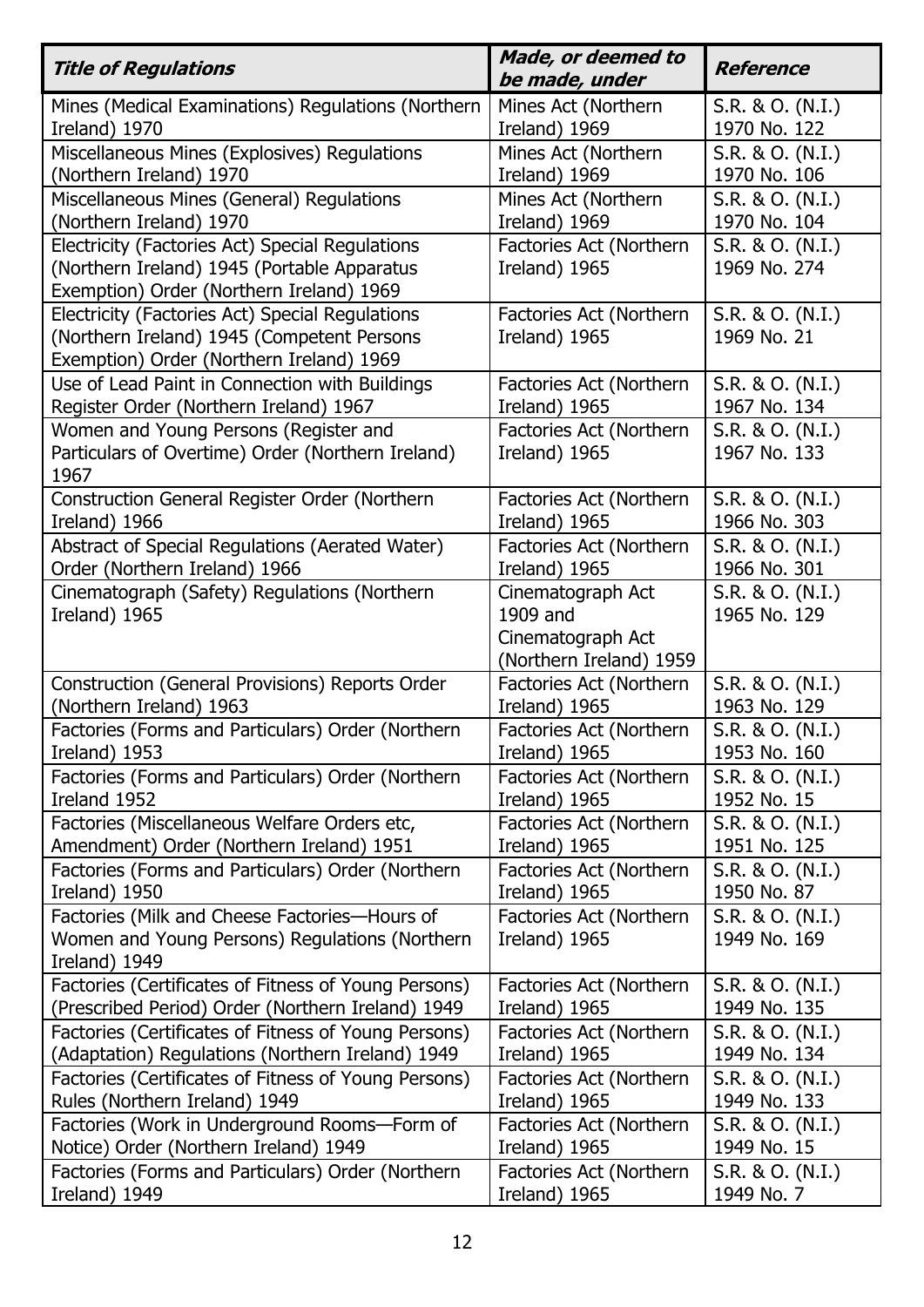| <b>Title of Regulations</b>                                                | Made, or deemed to<br>be made, under     | <b>Reference</b>                 |
|----------------------------------------------------------------------------|------------------------------------------|----------------------------------|
| Factories Act (Northern Ireland) 1938 (Extension of                        | Factories Act (Northern                  | S.R. & O. (N.I.)                 |
| Section 87) Regulations (Northern Ireland) 1948                            | Ireland) 1965                            | 1948 No. 183                     |
| Factories Act (Northern Ireland) 1938 (Extension of                        | Factories Act (Northern                  | S.R. & O. (N.I.)                 |
| Section 47) Regulations (Northern Ireland) 1948                            | Ireland) 1965                            | 1948 No. 151                     |
| Factories (Forms and Particulars) (No. 2) Order                            | Factories Act (Northern                  | S.R. & O. (N.I.)                 |
| (Northern Ireland) 1947                                                    | Ireland) 1965                            | 1947 No. 152                     |
| Factories (Holidays-Different Days for Different                           | Factories Act (Northern                  | S.R. & O. (N.I.)                 |
| Sets) Regulations (Northern Ireland) 1947                                  | Ireland) 1965                            | 1947 No. 121                     |
| Factories (Forms and Particulars) Order (Northern<br>Ireland) 1947         | Factories Act (Northern<br>Ireland) 1965 | S.R. & O. (N.I.)<br>1947 No. 12  |
| Kiers Special Regulations (Northern Ireland) 1947                          | Factories Act (Northern<br>Ireland) 1965 | S.R. & O. (N.I.)<br>1947 No. 9   |
| Factories (Fruit and Vegetable Preserving-Hours of                         | Factories Act (Northern                  | S.R. & O. (N.I.)                 |
| Women and Young Persons) Regulations (Northern                             | Ireland) 1965                            | 1946 No. 124                     |
| Ireland) 1946                                                              |                                          |                                  |
| Factories (Forms and Particulars) (No. 2) Order                            | Factories Act (Northern                  | S.R. & O. (N.I.)                 |
| (Northern Ireland) 1945                                                    | Ireland) 1965                            | 1945 No. 127                     |
| Factories (Forms and Particulars) Order (Northern                          | Factories Act (Northern                  | S.R. & O. (N.I.)                 |
| Ireland) 1945                                                              | Ireland) 1965                            | 1945 No. 66                      |
| Factories (Forms and Particulars) Order (Northern                          | Factories Act (Northern                  | S.R. & O. (N.I.)                 |
| Ireland) 1942                                                              | Ireland) 1965                            | 1942 No. 119                     |
| Factories (Young Persons under Sixteen - Hours                             | Factories Act (Northern                  | S.R. & O. (N.I.)                 |
| Modification) Regulations (Northern Ireland) 1940                          | Ireland) 1965                            | 1940 No. 76                      |
| Factories (Forms and Particulars) (No. 2) Order                            | Factories Act (Northern                  | S.R. & O. (N.I.)                 |
| (Northern Ireland) 1940                                                    | Ireland) 1965                            | 1940 No. 49                      |
| Factories (Forms and Particulars) Order (Northern                          | Factories Act (Northern                  | S.R. & O. (N.I.)                 |
| Ireland) 1940                                                              | Ireland) 1965                            | 1940 No. 35                      |
| Factories (Saturday Exception) Regulations                                 | Factories Act (Northern                  | S.R. & O. (N.I.)                 |
| (Northern Ireland) 1940                                                    | Ireland) 1965                            | 1940 No. 20                      |
| Factories (Forms and Particulars) (No. 2) Order<br>(Northern Ireland 1939) | Factories Act (Northern<br>Ireland) 1965 | S.R. & O. (N.I.)<br>1939 No. 181 |
| Factories (Forms and Particulars) Order (Northern                          | Factories Act (Northern                  | S.R. & O. (N.I.)                 |
| Ireland) 1939                                                              | Ireland) 1965                            | 1939 No. 95                      |
| Factories (Inspectors' Certificates) Order (Northern                       | Factories Act (Northern                  | S.R. & O. (N.I.)                 |
| Ireland) 1939                                                              | Ireland) 1965                            | 1939 No. 85                      |
| Factories (Laundries-Modification of Hours and                             | Factories Act (Northern                  | S.R. & O. (N.I.)                 |
| Intervals) Regulations (Northern Ireland) 1939                             | Ireland) 1965                            | 1939 No. 76                      |
| Factories (Overtime-Separation of Different Parts                          | Factories Act (Northern                  | S.R. & O. (N.I.)                 |
| or Sets) Regulations (Northern Ireland) 1939                               | Ireland) 1965                            | 1939 No. 72                      |
| Factories (Intervals for Women and Young Persons)                          | Factories Act (Northern                  | S.R. & O. (N.I.)                 |
| Regulations (Northern Ireland) 1939                                        | Ireland) 1965                            | 1939 No. 71                      |
| Factories (Modification for Docks, Building and                            | Factories Act (Northern                  | S.R. & O. (N.I.)                 |
| Engineering Construction, etc.) Regulations                                | Ireland) 1965                            | 1939 No. 69                      |
| (Northern Ireland) 1939                                                    |                                          |                                  |
| Factories (Adaptations under Section 102) Order                            | Factories Act (Northern                  | S.R. & O. (N.I.)                 |
| (Northern Ireland) 1939                                                    | Ireland) 1965                            | 1939 No. 59                      |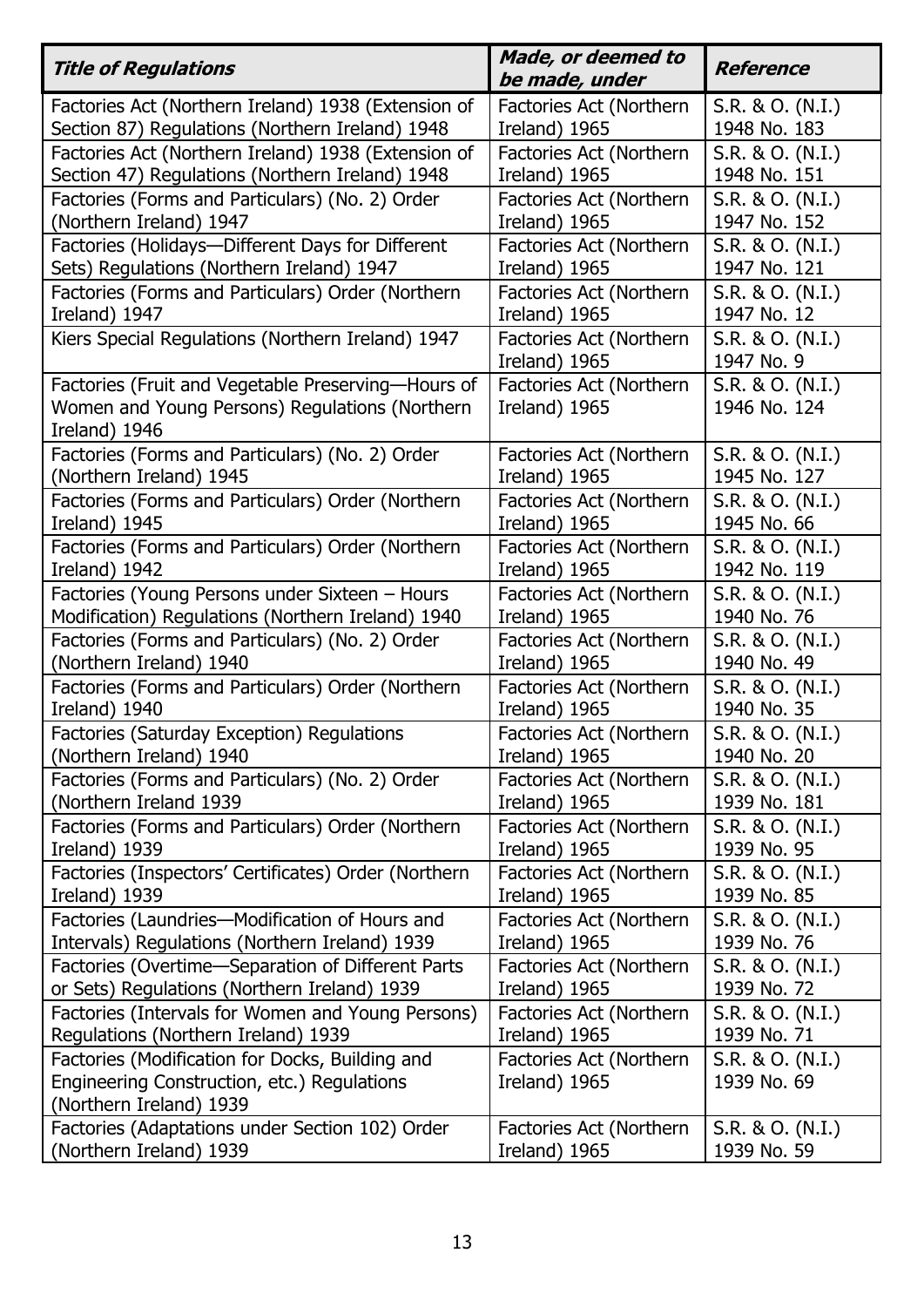| <b>Title of Regulations</b>                                                                                                                                 | Made, or deemed to<br>be made, under                        | <b>Reference</b>       |
|-------------------------------------------------------------------------------------------------------------------------------------------------------------|-------------------------------------------------------------|------------------------|
| The Petroleum-Spirit (Motor Vehicles, etc.)<br>Regulations (Northern Ireland) 1930                                                                          | Petroleum<br>(Consolidation) Act<br>(Northern Ireland) 1929 | S.R. 1930 No. 11       |
| Regulations for the Manufacture of Aerated Waters<br>1921                                                                                                   | Factories Act (Northern<br>Ireland) 1965                    | S.R. & O.<br>1921/1932 |
| Order for Iron and Steel Foundries 1913                                                                                                                     | Factories Act (Northern<br>Ireland) 1965                    | S.R. & O.<br>1913/1388 |
| Order for Shipbuilding Yards 1912                                                                                                                           | Factories Act (Northern<br>Ireland) 1965                    | S.R. & O.<br>1912/1297 |
| Order for the Manufacture of Chocolates and<br>Sweetmeats 1912                                                                                              | Factories Act (Northern<br>Ireland) 1965                    | S.R. & O.<br>1912/234  |
| Order for Laundries 1911                                                                                                                                    | Factories Act (Northern<br>Ireland) 1965                    | S.R. & O.<br>1911/1294 |
| Order for the Manufacture of Toy Balloons, Pouches<br>and Footballs from India-Rubber 1911                                                                  | Factories Act (Northern<br>Ireland) 1965                    | S.R. & O.<br>1911/1293 |
| Order for the Making of Files 1911                                                                                                                          | Factories Act (Northern<br>Ireland) 1965                    | S.R. & O.<br>1911/1292 |
| Order for the Making of Household Linens, Curtains<br>and Furniture Hangings and Lace 1911                                                                  | Factories Act (Northern<br>Ireland) 1965                    | S.R. & O.<br>1911/1046 |
| Order for the Making of Iron Safes 1911                                                                                                                     | Factories Act (Northern<br>Ireland) 1965                    | S.R. & O.<br>1911/413  |
| Order for the Bleaching and Dyeing Works and the<br>Printing of Cotton Cloth 1909                                                                           | Factories Act (Northern<br>Ireland) 1965                    | S.R. & O.<br>1909/1370 |
| Order for the Manufacture of Cartridges and the<br>Manufacture of Tobacco 1909                                                                              | Factories Act (Northern<br>Ireland) 1965                    | S.R. & O.<br>1909/1337 |
| Order for the Making of Wearing Apparel 1909                                                                                                                | Factories Act (Northern<br>Ireland) 1965                    | S.R. & O.<br>1909/1027 |
| Order for Mixing, Casting or Manufacture of Brass<br>or of Articles of Brass, and the Electro Depositing of<br><b>Brass 1907</b>                            | Factories Act (Northern<br>Ireland) 1965                    | S.R. & O.<br>1907/792  |
| Regulations for the Processes of Spinning and<br>Weaving Hemp, or Jute, or Hemp or Jute Tow, and<br>Processes incidental thereto 1907                       | Factories Act (Northern<br>Ireland) 1965                    | S.R. & O.<br>1907/660  |
| Order for the Making of Nets and Peapicking 1907                                                                                                            | Factories Act (Northern<br>Ireland) 1965                    | S.R. & O.<br>1907/410  |
| Order for the Various Industries 1907                                                                                                                       | Factories Act (Northern<br>Ireland) 1965                    | S.R. & O.<br>1907/409  |
| Regulations for Use of Locomotives and Wagons on<br>Lines and Sidings in or used in connection with<br>Premises under the Factory and Workshop Act,<br>1901 | Factories Act (Northern<br>Ireland) 1965                    | S.R. & O.<br>1906/679  |
| Regulations for the Processes of Spinning and<br>Weaving Flax and Tow and the Processes Incidental<br>Thereto 1906                                          | Factories Act (Northern<br>Ireland) 1965                    | S.R. & O.<br>1906/177  |
| Order for the Making of Felt Hats 1903                                                                                                                      | Factories Act (Northern<br>Ireland) 1965                    | S.R. & O.<br>1903/334  |
| Order for the Making of Chains, Anchors and Cart<br><b>Gear 1902</b>                                                                                        | Factories Act (Northern<br>Ireland) 1965                    | S.R. & O.<br>1902/561  |